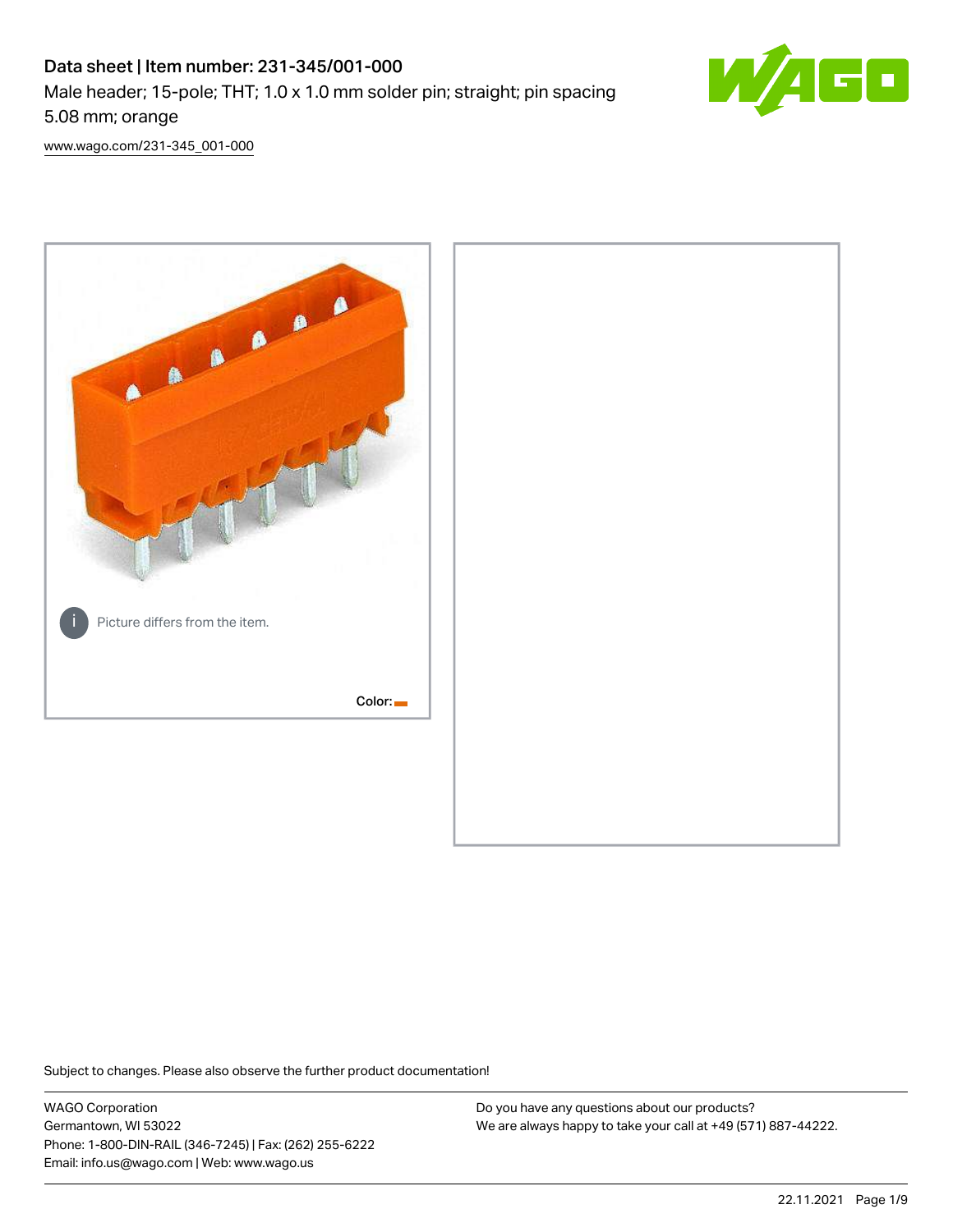

Dimensions in mm

 $L =$  (pole no.  $-1$ ) x pin spacing  $+8.2$  mm

#### Item description

- **Horizontal or vertical PCB mounting via straight or angled solder pins**
- **Pin cross-section: 1 x 1 mm**
- $\blacksquare$ With coding fingers

## Data Notes

Safety information 1 The MCS – MULTI CONNECTION SYSTEM includes connectors

Subject to changes. Please also observe the further product documentation!  $\nu$ 

WAGO Corporation Germantown, WI 53022 Phone: 1-800-DIN-RAIL (346-7245) | Fax: (262) 255-6222 Email: info.us@wago.com | Web: www.wago.us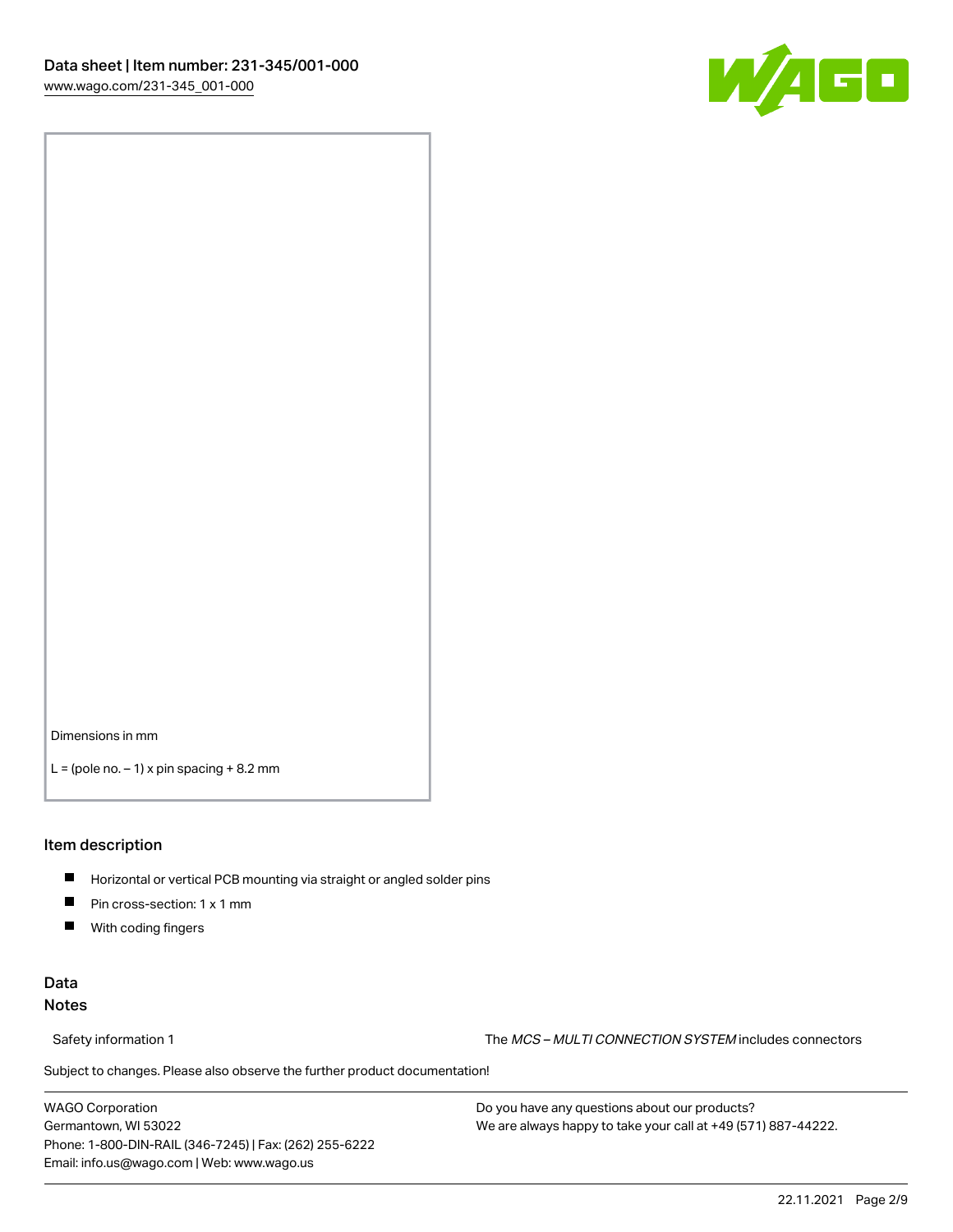

without breaking capacity in accordance with DIN EN 61984. When

|           | used as intended, these connectors must not be connected<br>/disconnected when live or under load. The circuit design should<br>ensure header pins, which can be touched, are not live when<br>unmated.                                                             |
|-----------|---------------------------------------------------------------------------------------------------------------------------------------------------------------------------------------------------------------------------------------------------------------------|
| Variants: | Other pole numbers<br>3.8 mm pin projection for male headers with straight solder pins<br>Gold-plated or partially gold-plated contact surfaces<br>Other versions (or variants) can be requested from WAGO Sales or<br>configured at https://configurator.wago.com/ |

## Electrical data

## IEC Approvals

| Ratings per                 | IEC/EN 60664-1                                            |
|-----------------------------|-----------------------------------------------------------|
| Rated voltage (III / 3)     | 320 V                                                     |
| Rated surge voltage (III/3) | 4 <sub>k</sub> V                                          |
| Rated voltage (III/2)       | 320 V                                                     |
| Rated surge voltage (III/2) | 4 <sub>k</sub> V                                          |
| Nominal voltage (II/2)      | 630 V                                                     |
| Rated surge voltage (II/2)  | 4 <sub>k</sub> V                                          |
| Rated current               | 12A                                                       |
| Legend (ratings)            | (III / 2) ≙ Overvoltage category III / Pollution degree 2 |

## UL Approvals

| Approvals per                  | UL 1059 |
|--------------------------------|---------|
| Rated voltage UL (Use Group B) | 300 V   |
| Rated current UL (Use Group B) | 10 A    |
| Rated voltage UL (Use Group D) | 300 V   |
| Rated current UL (Use Group D) | 10 A    |

## Ratings per UL

| Rated voltage UL 1977 | 600 V |
|-----------------------|-------|
| Rated current UL 1977 |       |

## CSA Approvals

| Approvals per                   | ~~    |
|---------------------------------|-------|
| Rated voltage CSA (Use Group B) | 3UU 1 |

Subject to changes. Please also observe the further product documentation!

| <b>WAGO Corporation</b>                                | Do you have any questions about our products?                 |
|--------------------------------------------------------|---------------------------------------------------------------|
| Germantown, WI 53022                                   | We are always happy to take your call at +49 (571) 887-44222. |
| Phone: 1-800-DIN-RAIL (346-7245)   Fax: (262) 255-6222 |                                                               |
| Email: info.us@wago.com   Web: www.wago.us             |                                                               |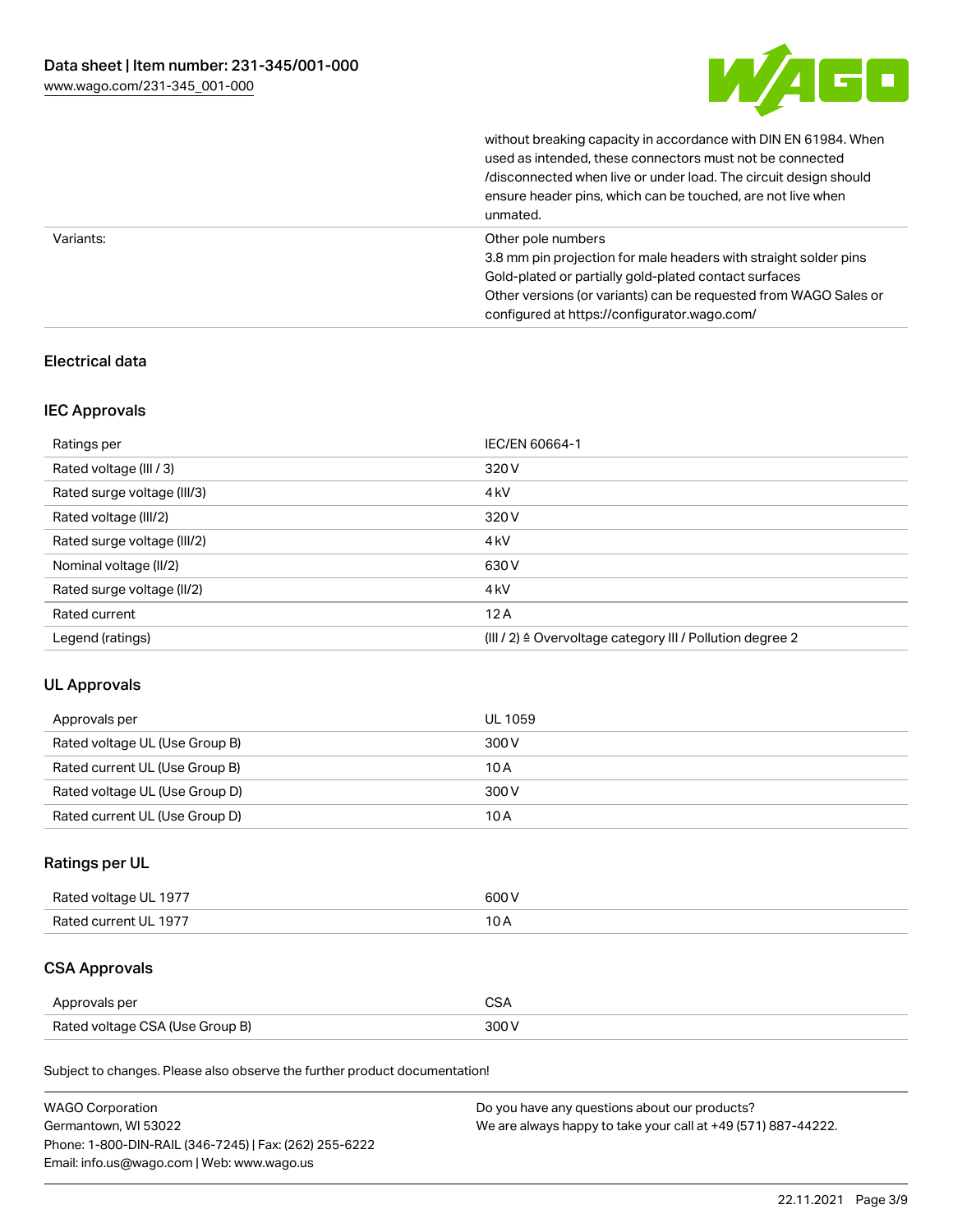[www.wago.com/231-345\\_001-000](http://www.wago.com/231-345_001-000)



| Rated current CSA (Use Group B) | 10 A  |
|---------------------------------|-------|
| Rated voltage CSA (Use Group D) | 300 V |
| Rated current CSA (Use Group D) | 10 A  |

### Connection data

| Total number of potentials | 15 |
|----------------------------|----|
| Number of connection types |    |
| Number of levels           |    |

## Connection 1

| Number of poles |  |
|-----------------|--|
|                 |  |

## Physical data

| Pin spacing                          | 5.08 mm / 0.2 inch    |
|--------------------------------------|-----------------------|
| Width                                | 79.32 mm / 3.123 inch |
| Height                               | 17 mm / 0.669 inch    |
| Height from the surface              | 12 mm / 0.472 inch    |
| Depth                                | 8.4 mm / 0.331 inch   |
| Solder pin length                    | $5 \,\mathrm{mm}$     |
| Solder pin dimensions                | $1 \times 1$ mm       |
| Drilled hole diameter with tolerance | $1.4$ $(+0.1)$ mm     |

## Plug-in connection

| Contact type (pluggable connector) | Male connector/plug |
|------------------------------------|---------------------|
| Connector (connection type)        | for PCB             |
| Mismating protection               | No                  |
| Mating direction to the PCB        | $90^{\circ}$        |
| Locking of plug-in connection      | Without             |

## PCB contact

| PCB Contact                         | THT                                      |
|-------------------------------------|------------------------------------------|
| Solder pin arrangement              | over the entire male connector (in-line) |
| Number of solder pins per potential |                                          |

Subject to changes. Please also observe the further product documentation!

WAGO Corporation Germantown, WI 53022 Phone: 1-800-DIN-RAIL (346-7245) | Fax: (262) 255-6222 Email: info.us@wago.com | Web: www.wago.us Do you have any questions about our products? We are always happy to take your call at +49 (571) 887-44222.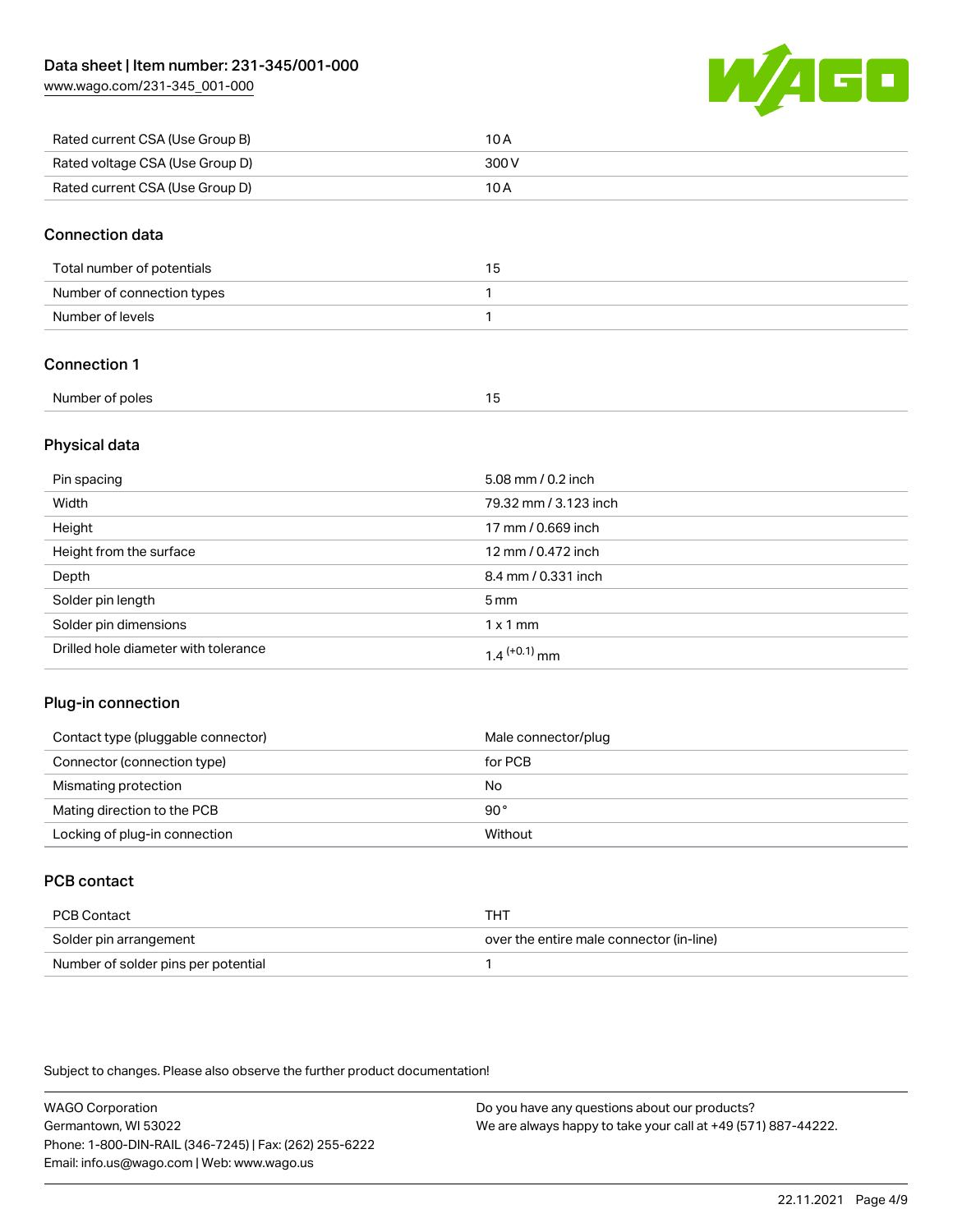

### Material data

| Color                       | orange                                 |
|-----------------------------|----------------------------------------|
| Material group              |                                        |
| Insulation material         | Polyamide (PA66)                       |
| Flammability class per UL94 | V <sub>0</sub>                         |
| Contact material            | Electrolytic copper (E <sub>Cu</sub> ) |
| Contact plating             | tin-plated                             |
| Fire load                   | 0.084 MJ                               |
| Weight                      | 4.7 <sub>g</sub>                       |

## Environmental requirements

| Limit temperature range | $+100 °C$<br>-60 |
|-------------------------|------------------|
|-------------------------|------------------|

## Commercial data

| Product Group         | 3 (Multi Conn. System) |
|-----------------------|------------------------|
| PU (SPU)              | 50 Stück               |
| Packaging type        | box                    |
| Country of origin     | PL                     |
| <b>GTIN</b>           | 4044918865722          |
| Customs tariff number | 8536694040             |

#### Approvals / Certificates

#### Country specific Approvals

| Logo | Approval                                            | <b>Additional Approval Text</b> | Certificate<br>name |
|------|-----------------------------------------------------|---------------------------------|---------------------|
|      | <b>CB</b><br>DEKRA Certification B.V.               | IEC 61984                       | NL-39756            |
|      | <b>CSA</b><br>DEKRA Certification B.V.              | C <sub>22.2</sub>               | 1466354             |
| EMA  | <b>KEMA/KEUR</b><br><b>DEKRA Certification B.V.</b> | EN 61984                        | 2190761.01          |

#### Ship Approvals

Subject to changes. Please also observe the further product documentation!

| <b>WAGO Corporation</b>                                | Do you have any questions about our products?                 |
|--------------------------------------------------------|---------------------------------------------------------------|
| Germantown, WI 53022                                   | We are always happy to take your call at +49 (571) 887-44222. |
| Phone: 1-800-DIN-RAIL (346-7245)   Fax: (262) 255-6222 |                                                               |
| Email: info.us@wago.com   Web: www.wago.us             |                                                               |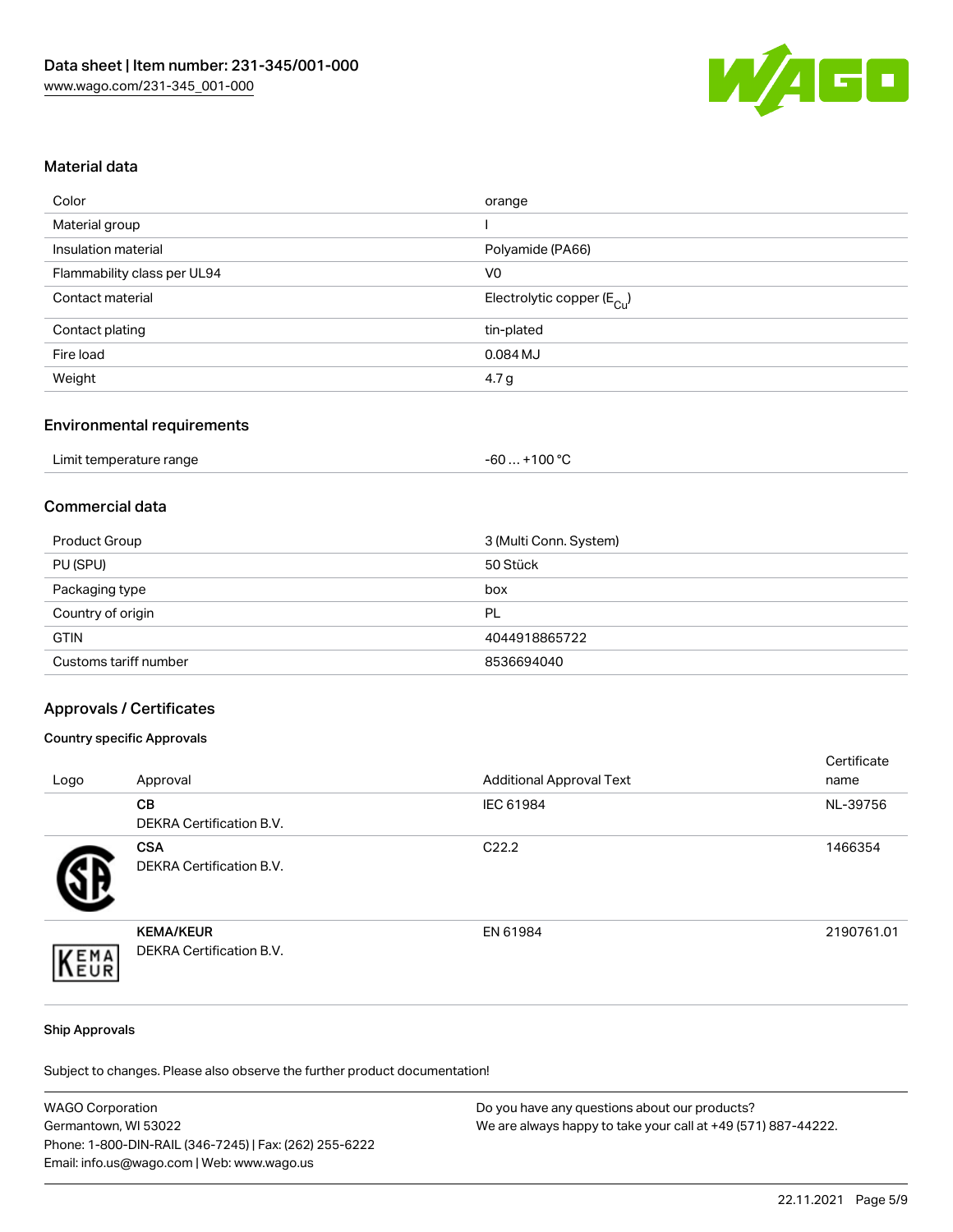[www.wago.com/231-345\\_001-000](http://www.wago.com/231-345_001-000)



| Logo | Approval                           | <b>Additional Approval Text</b> | Certificate<br>name               |
|------|------------------------------------|---------------------------------|-----------------------------------|
| ABS  | ABS<br>American Bureau of Shipping | $\overline{\phantom{0}}$        | $19-$<br>HG1869876-<br><b>PDA</b> |

#### UL-Approvals

| Logo | Approval                                    | <b>Additional Approval Text</b> | Certificate<br>name |
|------|---------------------------------------------|---------------------------------|---------------------|
| en T | UL<br>UL International Germany GmbH         | <b>UL 1977</b>                  | E45171              |
|      | <b>UR</b><br>Underwriters Laboratories Inc. | <b>UL 1059</b>                  | E45172              |

## **Counterpart**

| Item no.231-315/026-000<br>1-conductor female connector; CAGE CLAMP®; 2.5 mm <sup>2</sup> ; Pin spacing 5.08 mm; 15-pole; 2,50 mm <sup>2</sup> ;<br>orange                                                  | www.wago.com/231-315<br>$/026 - 000$  |
|-------------------------------------------------------------------------------------------------------------------------------------------------------------------------------------------------------------|---------------------------------------|
| Item no.231-2315/026-000<br>2-conductor female connector; Push-in CAGE CLAMP <sup>®</sup> ; 2.5 mm <sup>2</sup> ; Pin spacing 5.08 mm; 15-pole; with<br>integrated end plate; 2,50 mm <sup>2</sup> ; orange | www.wago.com/231-2315<br>$/026 - 000$ |
| Item no.231-2315/037-000<br>2-conductor female connector; Push-in CAGE CLAMP <sup>®</sup> ; 2.5 mm <sup>2</sup> ; Pin spacing 5.08 mm; 15-pole; Lateral<br>locking levers; 2,50 mm <sup>2</sup> ; orange    | www.wago.com/231-2315<br>/037-000     |
| Item no.2231-315/026-000<br>Female plug; 14-pole; push-button; 12 AWG max; pin spacing 5.08 mm; 1-conductor per pole; orange                                                                                | www.wago.com/2231-315<br>$/026 - 000$ |
| Item no.2231-315/031-000<br>Female plug; 14-pole; push-button; mounting flange; 12 AWG max; pin spacing 5.08 mm; 1-conductor per<br>pole; orange                                                            | www.wago.com/2231-315<br>$/031 - 000$ |
| Item no.2231-315/037-000<br>Female plug; 14-pole; push-button; locking lever; 12 AWG max; pin spacing 5.08 mm; 1-conductor per<br>pole; orange                                                              | www.wago.com/2231-315<br>/037-000     |
| Item no.2231-315/102-000<br>Female plug; 14-pole; push-button; with integrated end plate; 12 AWG max; pin spacing 5.08 mm; 1-<br>conductor per pole; orange                                                 | www.wago.com/2231-315<br>$/102 - 000$ |

#### Item no.231-315/027-000

Subject to changes. Please also observe the further product documentation!

WAGO Corporation Germantown, WI 53022 Phone: 1-800-DIN-RAIL (346-7245) | Fax: (262) 255-6222 Email: info.us@wago.com | Web: www.wago.us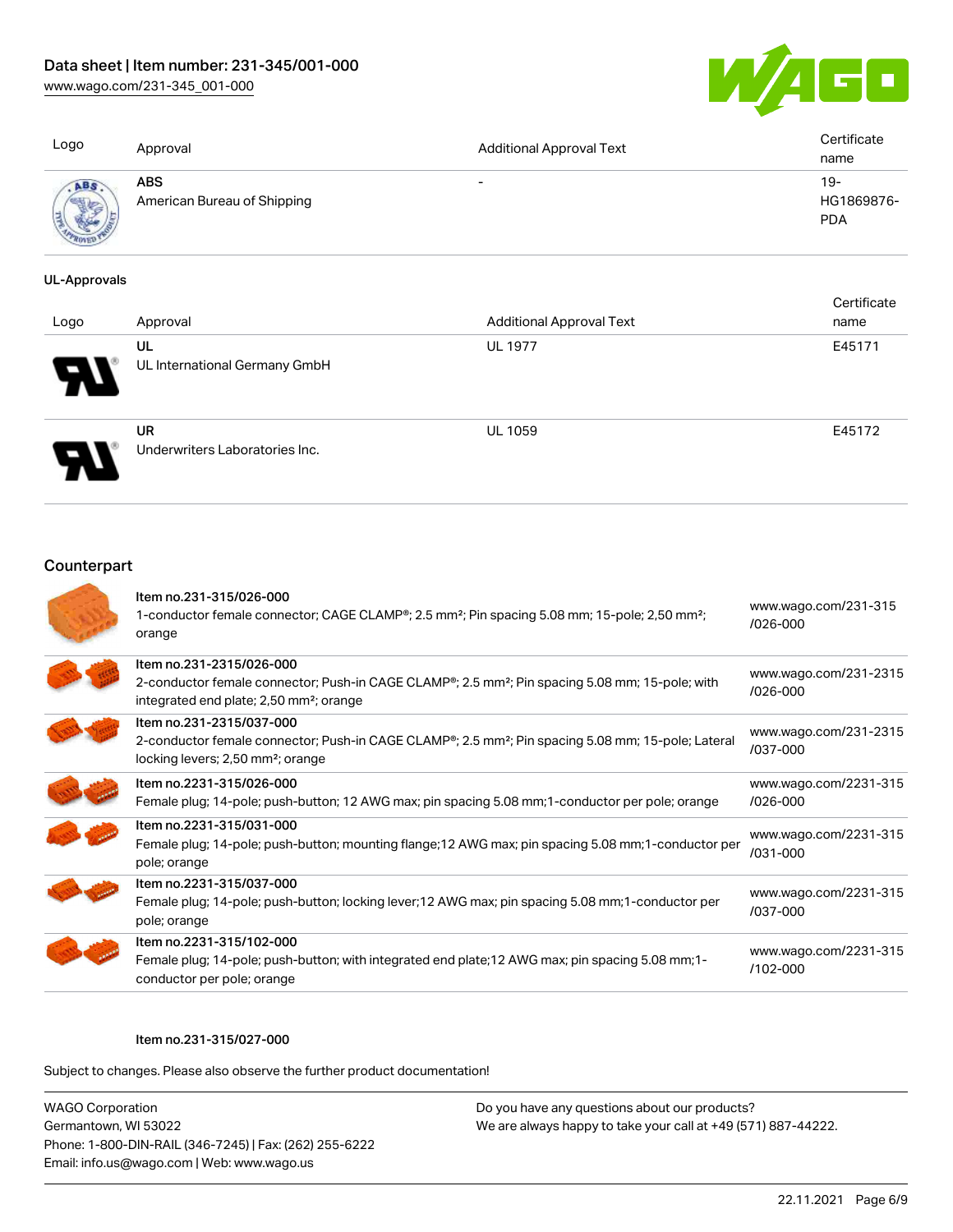## Data sheet | Item number: 231-345/001-000

[www.wago.com/231-345\\_001-000](http://www.wago.com/231-345_001-000)





1-conductor female connector; CAGE CLAMP®; 2.5 mm²; Pin spacing 5.08 mm; 15-pole; clamping collar; [www.wago.com/231-315](https://www.wago.com/231-315/027-000) 2,50 mm²; orange [/027-000](https://www.wago.com/231-315/027-000)

| Item no.231-315/031-000<br>1-conductor female connector; CAGE CLAMP®; 2.5 mm <sup>2</sup> ; Pin spacing 5.08 mm; 15-pole; clamping collar;<br>$2,50$ mm <sup>2</sup> ; orange                   | www.wago.com/231-315<br>/031-000     |
|-------------------------------------------------------------------------------------------------------------------------------------------------------------------------------------------------|--------------------------------------|
| Item no.231-315/037-000<br>1-conductor female connector; CAGE CLAMP <sup>®</sup> ; 2.5 mm <sup>2</sup> ; Pin spacing 5.08 mm; 15-pole; Lateral locking<br>levers; 2,50 mm <sup>2</sup> ; orange | www.wago.com/231-315<br>/037-000     |
| Item no.231-315/102-000<br>1-conductor female connector; CAGE CLAMP®; 2.5 mm <sup>2</sup> ; Pin spacing 5.08 mm; 15-pole; with integrated<br>end plate; 2,50 mm <sup>2</sup> ; orange           | www.wago.com/231-315<br>$/102 - 000$ |
| Item no.232-315/026-000<br>1-conductor female connector, angled; CAGE CLAMP <sup>®</sup> ; 2.5 mm <sup>2</sup> ; Pin spacing 5.08 mm; 15-pole; 2,50<br>mm <sup>2</sup> ; orange                 | www.wago.com/232-315<br>$/026 - 000$ |
| Item no.232-415/026-000<br>1-conductor female connector, angled; CAGE CLAMP®; 2.5 mm <sup>2</sup> ; Pin spacing 5.08 mm; 15-pole; 2,50<br>mm <sup>2</sup> ; orange                              | www.wago.com/232-415<br>/026-000     |

## Optional accessories

#### Coding

| Intermediate plate |                                                                  |                      |
|--------------------|------------------------------------------------------------------|----------------------|
|                    | Item no.: 231-500<br>Spacer; for formation of groups; light gray | www.wago.com/231-500 |
| Coding             |                                                                  |                      |
|                    | Item no.: 231-129                                                |                      |
|                    | Coding key; snap-on type; light gray                             | www.wago.com/231-129 |

# Documentation

| <b>Additional Information</b> |            |     |
|-------------------------------|------------|-----|
| Technical explanations        | 2019 Apr 3 | pdf |

## CAD files

## CAE data

Subject to changes. Please also observe the further product documentation! EPLAN Data Portal 231-345/001-000

| <b>WAGO Corporation</b>                                | Do vou |
|--------------------------------------------------------|--------|
| Germantown, WI 53022                                   | We are |
| Phone: 1-800-DIN-RAIL (346-7245)   Fax: (262) 255-6222 |        |
| Email: info.us@wago.com   Web: www.wago.us             |        |

have any questions about our products? always happy to take your call at +49 (571) 887-44222.

2.0 MB

[Download](https://www.wago.com/global/d/1435602)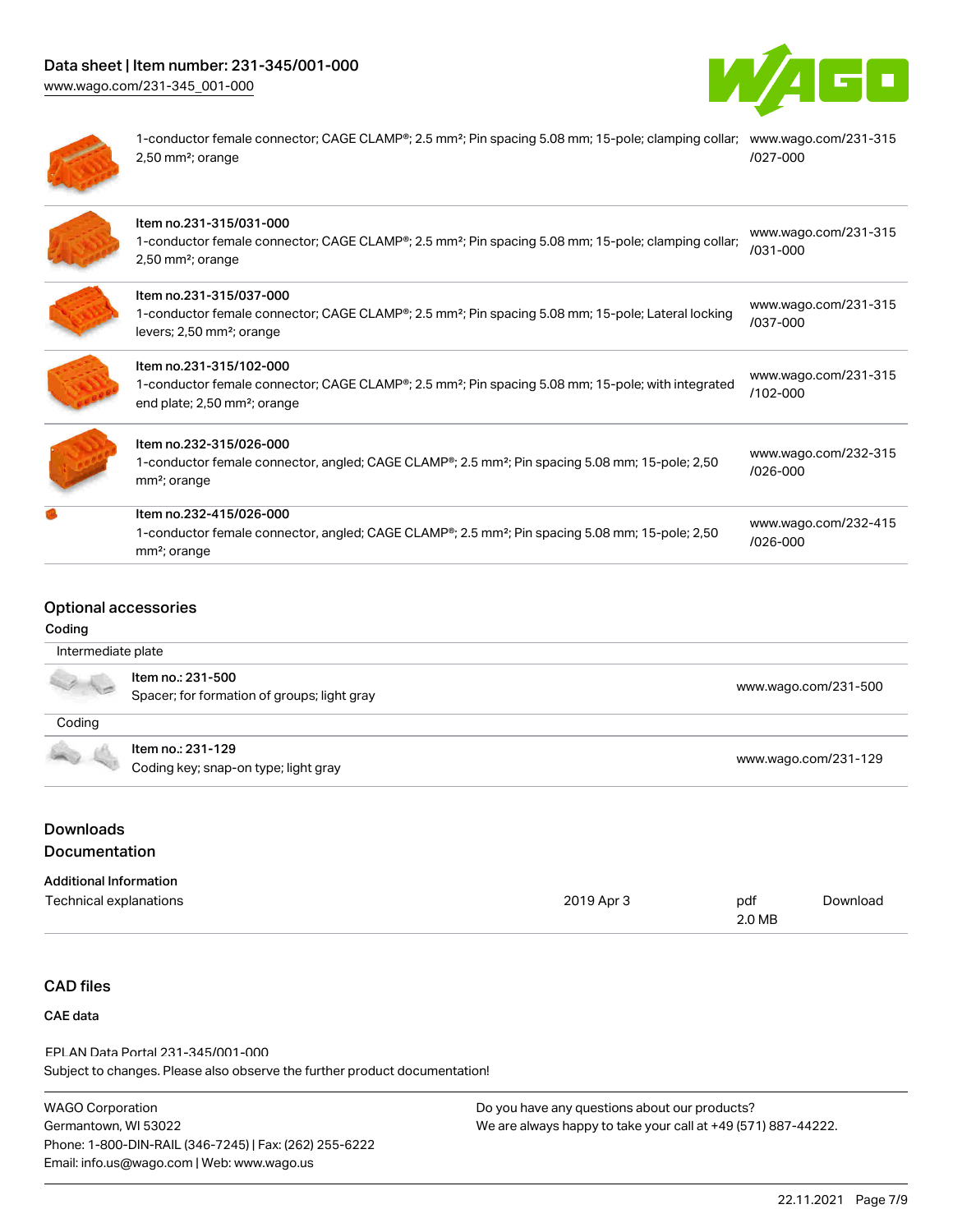[www.wago.com/231-345\\_001-000](http://www.wago.com/231-345_001-000)



|                                                                   |                                                                                                                                                                        | <b>URL</b> | Download             |
|-------------------------------------------------------------------|------------------------------------------------------------------------------------------------------------------------------------------------------------------------|------------|----------------------|
| ZUKEN Portal 231-345/001-000<br>EPLAN Data Portal 231-345/001-000 |                                                                                                                                                                        | <b>URL</b> | Download<br>Download |
|                                                                   |                                                                                                                                                                        | URL        |                      |
| <b>PCB Design</b>                                                 |                                                                                                                                                                        |            |                      |
|                                                                   | Symbol and Footprint 231-345/001-000                                                                                                                                   | <b>URL</b> | Download             |
|                                                                   | CAx data for your PCB design, consisting of "schematic symbols and PCB footprints",<br>allow easy integration of the WAGO component into your development environment. |            |                      |
|                                                                   | Supported formats:                                                                                                                                                     |            |                      |
| ш                                                                 | Accel EDA 14 & 15                                                                                                                                                      |            |                      |
| ш                                                                 | Altium 6 to current version                                                                                                                                            |            |                      |
| ш                                                                 | Cadence Allegro                                                                                                                                                        |            |                      |
| ш                                                                 | DesignSpark                                                                                                                                                            |            |                      |
| ш                                                                 | Eagle Libraries                                                                                                                                                        |            |                      |
| Ш                                                                 | KiCad                                                                                                                                                                  |            |                      |
| ш                                                                 | Mentor Graphics BoardStation                                                                                                                                           |            |                      |
| ш                                                                 | Mentor Graphics Design Architect                                                                                                                                       |            |                      |
| ш                                                                 | Mentor Graphics Design Expedition 99 and 2000                                                                                                                          |            |                      |
| ш                                                                 | OrCAD 9.X PCB and Capture                                                                                                                                              |            |                      |
|                                                                   | PADS PowerPCB 3, 3.5, 4.X, and 5.X                                                                                                                                     |            |                      |
| ш                                                                 | PADS PowerPCB and PowerLogic 3.0                                                                                                                                       |            |                      |
| ш                                                                 | PCAD 2000, 2001, 2002, 2004, and 2006                                                                                                                                  |            |                      |
|                                                                   | Pulsonix 8.5 or newer                                                                                                                                                  |            |                      |
| H.                                                                | <b>STL</b>                                                                                                                                                             |            |                      |
| ш                                                                 | 3D STEP                                                                                                                                                                |            |                      |
| a se                                                              | TARGET 3001!                                                                                                                                                           |            |                      |
|                                                                   | View Logic ViewDraw                                                                                                                                                    |            |                      |
|                                                                   | Quadcept                                                                                                                                                               |            |                      |
|                                                                   | Zuken CadStar 3 and 4                                                                                                                                                  |            |                      |
| ш                                                                 | Zuken CR-5000 and CR-8000                                                                                                                                              |            |                      |
|                                                                   | PCB Component Libraries (EDA), PCB CAD Library Ultra Librarian                                                                                                         |            |                      |
| CAD data                                                          |                                                                                                                                                                        |            |                      |
| 2D/3D Models 231-345/001-000                                      |                                                                                                                                                                        | <b>URL</b> | Download             |

WAGO Corporation Germantown, WI 53022 Phone: 1-800-DIN-RAIL (346-7245) | Fax: (262) 255-6222 Email: info.us@wago.com | Web: www.wago.us